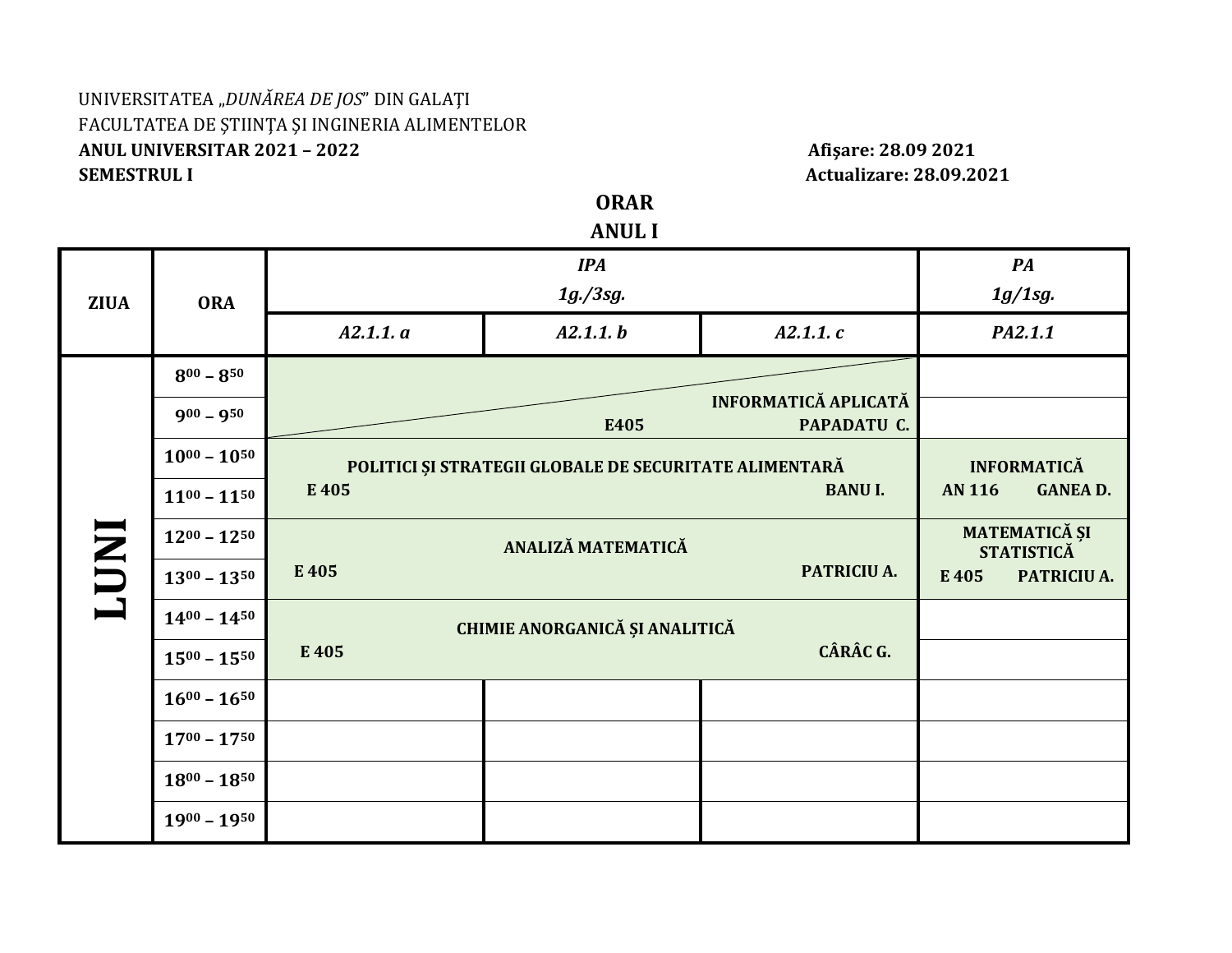| <b>ZIUA</b> | <b>ORA</b>          |                                      | PA<br>1g/1sg.                     |               |                             |
|-------------|---------------------|--------------------------------------|-----------------------------------|---------------|-----------------------------|
|             |                     | A2.1.1. a                            | $1g$ ./3sg.<br>A2.1.1. b          | A2.1.1.c      | PA2.1.1                     |
|             | $8^{00} - 8^{50}$   |                                      |                                   |               |                             |
|             | $900 - 950$         |                                      |                                   |               |                             |
|             | $10^{00} - 10^{50}$ | E 405                                | CHIMIE FIZICĂ ȘI COLOIDALĂ        | <b>CHIMIE</b> |                             |
|             | $11^{00} - 11^{50}$ |                                      | DIMA ȘT.                          |               | SD 03<br><b>PATRICHE S.</b> |
| MARȚI       | $12^{00} - 12^{50}$ |                                      |                                   |               |                             |
|             | $13^{00} - 13^{50}$ | E 405                                | <b>FURDUI B.</b>                  |               |                             |
|             | $14^{00} - 14^{50}$ | <b>COMPORTAMENTUL CONSUMATORULUI</b> |                                   |               |                             |
|             | $15^{00} - 15^{50}$ | <b>IORDĂCHESCU G</b><br>E405         |                                   |               |                             |
|             | $16^{00} - 16^{50}$ |                                      |                                   |               |                             |
|             | $17^{00} - 17^{50}$ |                                      |                                   |               |                             |
|             | $18^{00} - 18^{50}$ |                                      | PSIHOLOGIA EDUCAȚIEI (facultativ) |               |                             |
|             | $1900 - 1950$       | A 111<br><b>CONSTANTINESCUM.</b>     |                                   |               |                             |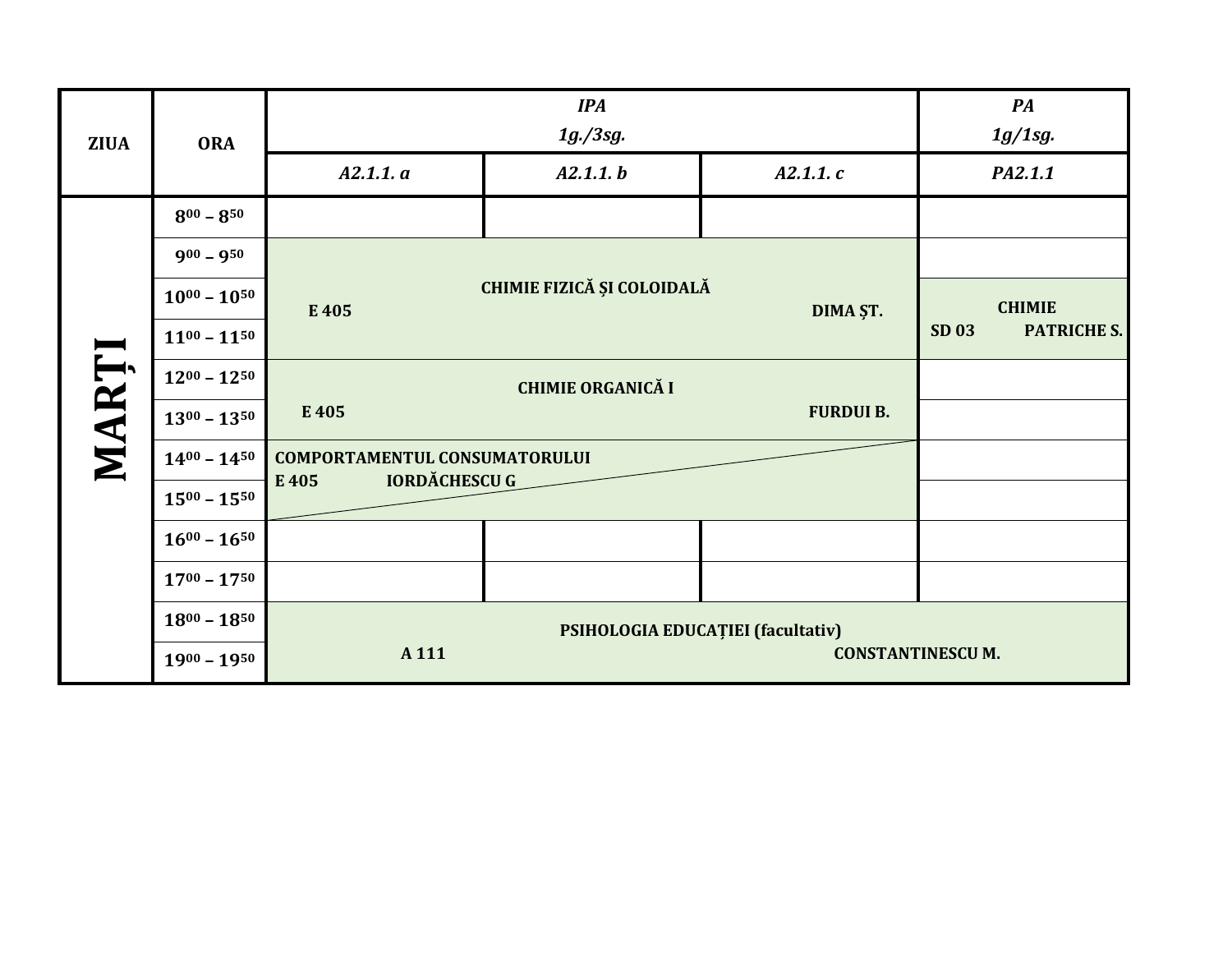| <b>ZIUA</b> | <b>ORA</b>          | <b>IPA</b><br>$1g$ ./3sg.                                  |                                                            |                                                               | $\boldsymbol{P} \boldsymbol{A}$<br>1g/1sg. |
|-------------|---------------------|------------------------------------------------------------|------------------------------------------------------------|---------------------------------------------------------------|--------------------------------------------|
|             |                     | A2.1.1. a                                                  | A2.1.1.b                                                   | A2.1.1.c                                                      | PA2.1.1                                    |
|             | $8^{00} - 8^{50}$   | <b>CHIMIE</b><br>ANORGANICĂ<br>ȘI ANALITICĂ<br>SD 204<br>L | <b>CHIMIE</b><br>ANORGANICĂ<br>ȘI ANALITICĂ<br>SD 204<br>L | CHIMIE FIZICĂ ȘI<br>COLOIDALĂ<br>SD 303<br>L<br><b>CHIMIE</b> |                                            |
|             | $900 - 950$         |                                                            |                                                            |                                                               |                                            |
|             | $10^{00} - 10^{50}$ |                                                            |                                                            |                                                               | <b>FIZIOLOGIE</b>                          |
|             | $11^{00} - 11^{50}$ |                                                            | CHIMIE FIZICĂ ȘI<br>COLOIDALĂ<br>SD 303<br>L               | ANORGANICĂ<br>ȘI ANALITICĂ<br>SD 203<br>L                     | NICA A.<br>Q 14                            |
|             | $12^{00} - 12^{50}$ | CHIMIE ANORGANICĂ ȘI ANALITICĂ<br>S<br>E 403               | <b>MICROBIOLOGIE</b>                                       |                                                               |                                            |
| MIERCURI    | $13^{00} - 13^{50}$ |                                                            | S<br>E 403                                                 | POLITICI ȘI STRATEGII GLOBALE<br>DE SECURITATE ALIMENTARĂ     | E 402 CONSTANTINO.                         |
|             | $14^{00} - 14^{50}$ |                                                            |                                                            |                                                               |                                            |
|             | $15^{00} - 15^{50}$ |                                                            |                                                            | <b>COMPORTAMENTUL</b><br>CONSUMATORULUI<br>S<br>E 403         |                                            |
|             | $16^{00} - 16^{50}$ |                                                            |                                                            |                                                               |                                            |
|             | $17^{00} - 17^{50}$ | S                                                          | IONAȘCU G.                                                 |                                                               |                                            |
|             | $18^{00} - 18^{50}$ |                                                            |                                                            |                                                               |                                            |
|             | $1900 - 1950$       |                                                            |                                                            |                                                               |                                            |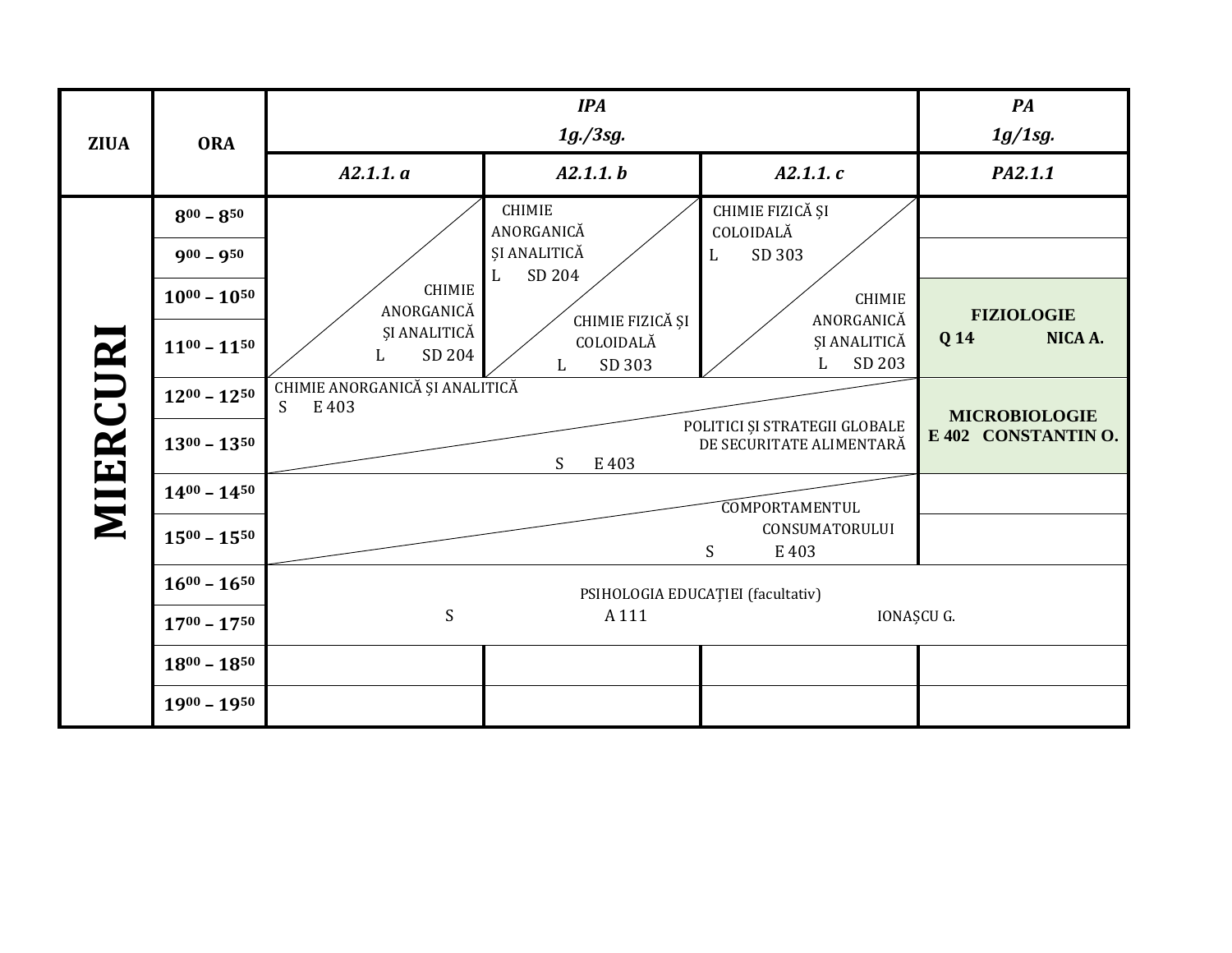| <b>ZIUA</b>             | <b>ORA</b>          | <b>IPA</b><br>$1g$ ./3sg.           |                         |          | $\boldsymbol{P} \boldsymbol{A}$<br>1g/1sg. |  |
|-------------------------|---------------------|-------------------------------------|-------------------------|----------|--------------------------------------------|--|
|                         |                     | A2.1.1. a                           | A2.1.1. b               | A2.1.1.c | PA2.1.1                                    |  |
|                         | $8^{00} - 8^{50}$   |                                     | FIZIOLOGIE<br>Q 14<br>L |          |                                            |  |
|                         | $900 - 950$         | Sala Florin Balais<br>Săptămâna 1÷7 |                         |          |                                            |  |
|                         | $10^{00} - 10^{50}$ | INFORMATICĂ APLICATĂ<br>S<br>E 405  |                         |          | MATEMATICĂ ȘI STATISTICĂ<br>S<br>F 103     |  |
| $\overline{\mathbf{0}}$ | $11^{00} - 11^{50}$ |                                     |                         |          |                                            |  |
|                         | $12^{00} - 12^{50}$ | ANALIZĂ MATEMATICĂ                  |                         |          | INFORMATICĂ                                |  |
|                         | $13^{00} - 13^{50}$ | S<br>E 405                          |                         |          | AN 116<br>$\mathbf{L}$                     |  |
|                         | $14^{00} - 14^{50}$ |                                     |                         |          | MICROBIOLOGIE<br>L E 308C                  |  |
|                         | $15^{00} - 15^{50}$ |                                     |                         |          |                                            |  |
|                         | $16^{00} - 16^{50}$ |                                     |                         |          |                                            |  |
|                         | $17^{00} - 17^{50}$ |                                     |                         |          |                                            |  |
|                         | $18^{00} - 18^{50}$ |                                     |                         |          |                                            |  |
|                         | $1900 - 1950$       |                                     |                         |          |                                            |  |